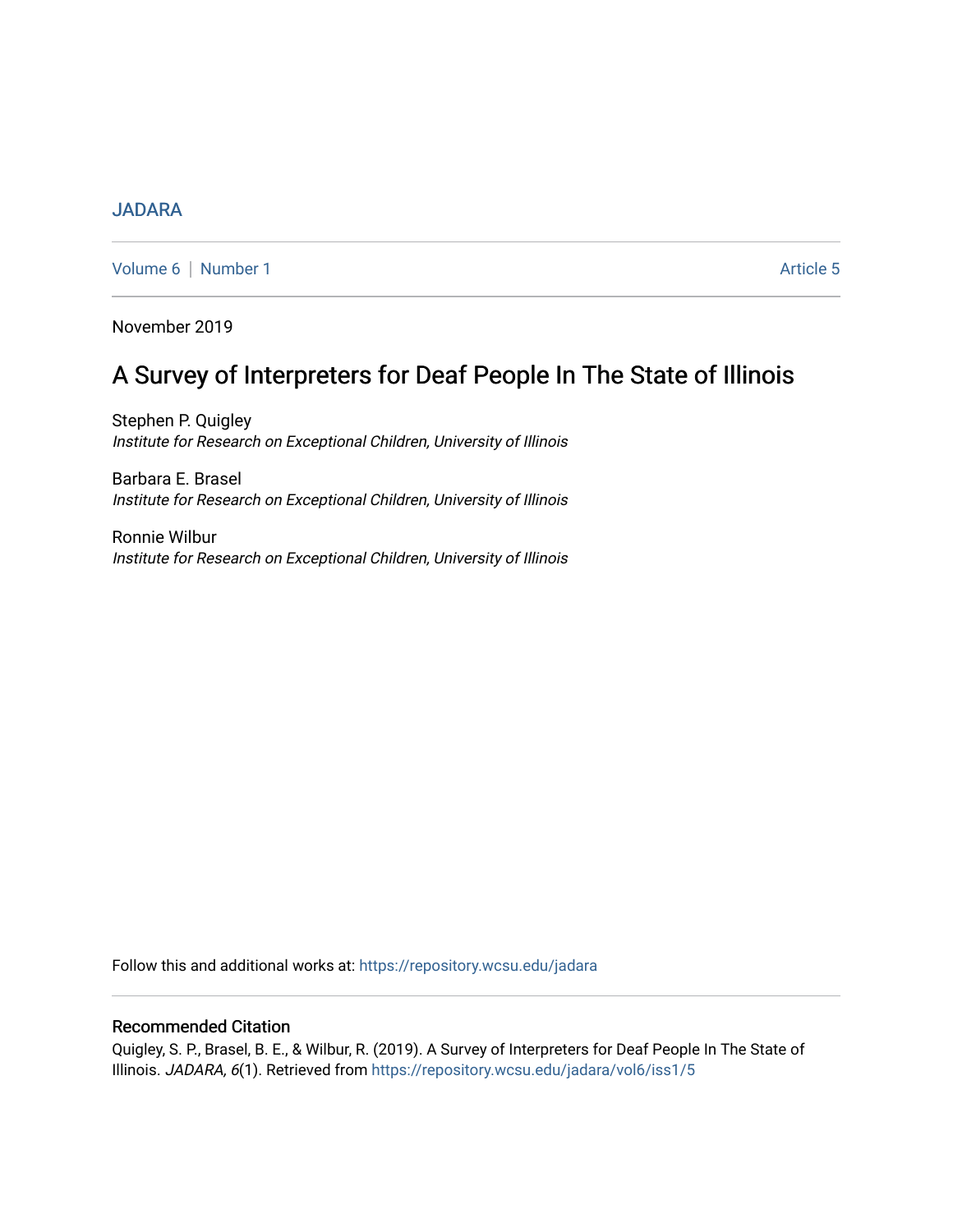# A SURVEY OF INTERPRETERS FOR DEAF PEOPLE IN THE STATE OF ILLINOIS\*

# By STEPHEN P. QUIGLEY, Ph.D., BARBARA E. BRASEL, RONNIE WILBUR, Institute for Research on Exceptional Children, University of Illinois

As is the case in most areas of the country, the shortage of known interpreters for deaf people in Illinois has often made it difficult to locate a qualified interpreter when the need arose. Although it was estimated that there were more interpreters than were listed in any single registry or agency list, the problem of bringing together the interpreter, agency, and the deaf client could not be solved until a comprehensive list of interpreters could be compiled and made available. The need for a survey to locate such individuals was, therefore, assigned top priority among the needs identified as existing in Illinois with respect to deaf people residing in the state.

It became obvious during the early planning of the survey that it would not be sufficient to obtain simply the names and addresses of a largely unknown population of "interpreters." Since it was likely that a large proportion of the names obtained in any survey of interpreters would be unknown to IREC staff members, there would be no way of determining whether or not the unfamiliar names belonged to qualified interpreters for deaf people unless additional information could be provided by the respondents. It was therefore decided that a questionnaire would be drafted and mailed to all individuals on the list of possible interpreters even though it was recognized that a questionnaire evaluation and classification instrument is far from satisfactory in obtaining information- about an unknown individual's actual level of competence in interpreting for deaf people. A questionnaire, despite its limitations, would- at least help to eliminate those whose self-reported level of skill was such that they did not

<sup>\*</sup>This is a brief report of a more detailed study, copies of which may be obtained by writing to Stephen P. Quigley, Institute for Research on Exceptional Children, University of Illinois, Urbana, Illinois 61801

Dr. Quigley, Mrs. Brasel and Mr. Wilbur are associated with the Institute for Research on Exceptional Children, University of Illinois, Urbana.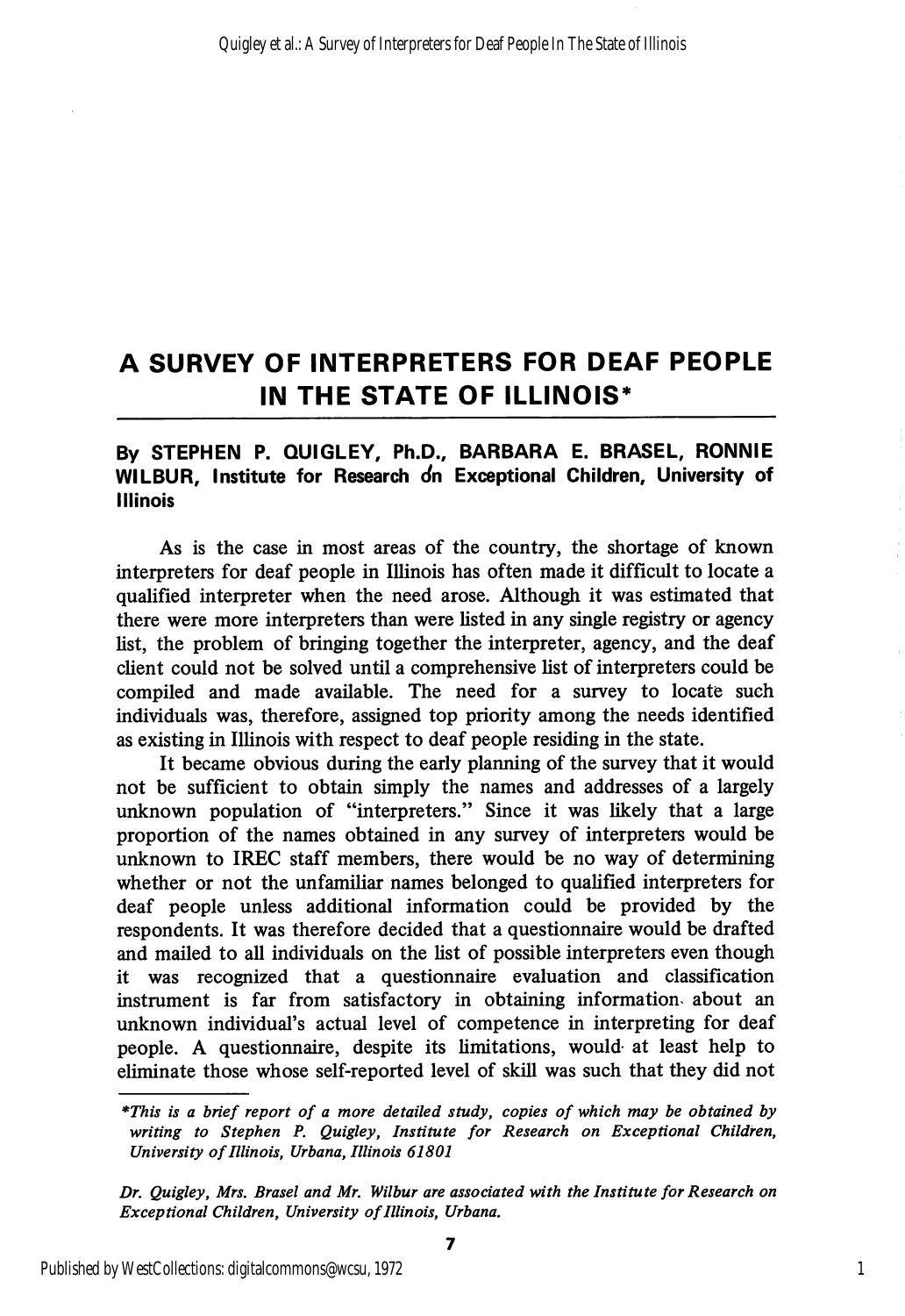#### INTERPRETERS FOR DEAF PEOPLE

feel they could function adequately as interpreters for deaf people. Asking for detailed information about the respondents would also permit a limited categorization of respondents according to their reported backgrounds and experience. In addition, a questionnaire survey would obtain valuable data from which a composite picture could be drawn of a group of people with a common, highly specialized skill—that of facilitating communication between deaf people and those who can hear. The present article is a summary report on the information compiled as a result of this survey of Illinois interpreters for deaf people, conducted by the Survey Research Laboratory of the University of Illinois under the guidance of the IREC and an advisory committee composed of four recognized leaders and experts in the field of deafness and in interpreting for deaf people.

#### PROCEDURES

#### Location of Respondents

A survey team of the Survey Research Laboratory designed and conducted a two-stage survey, employing the "Snowball" survey technique. In this technique, each person contacted is asked to provide additional names or further sources of information. The initial stage was devoted to contacting individuals, organizations and agencies who might have had contacts with interpreters, and requesting the names and addresses of interpreters who were known to the individual or agency, as well as asking for suggestions as to other possible sources of names. The second stage of the survey was the mailing of the questionnaires to all those whose names had been obtained in the first stage, along with a cover letter explaining the purpose of the survey, and requesting that the survey respondents provide additional names if they could. The organizations, institutions, and agencies contacted in the initial stage of the survey were:

> Illinois Association of the Deaf National Fraternal Society of the Deaf Registry of Interpreters for the Deaf, Chicago Chapter Illinois School for the Deaf Jewish Vocational Service Agency Hebrew Association of the Deaf Division of Vocational Rehabilitation Michael Reese Hospital Illinois Association of Teachers of Hearing Impaired Illinois Association of Parents of Hearing Impaired Speech and Hearing Clinics Family and Welfare Services Illinois State University Northwestem University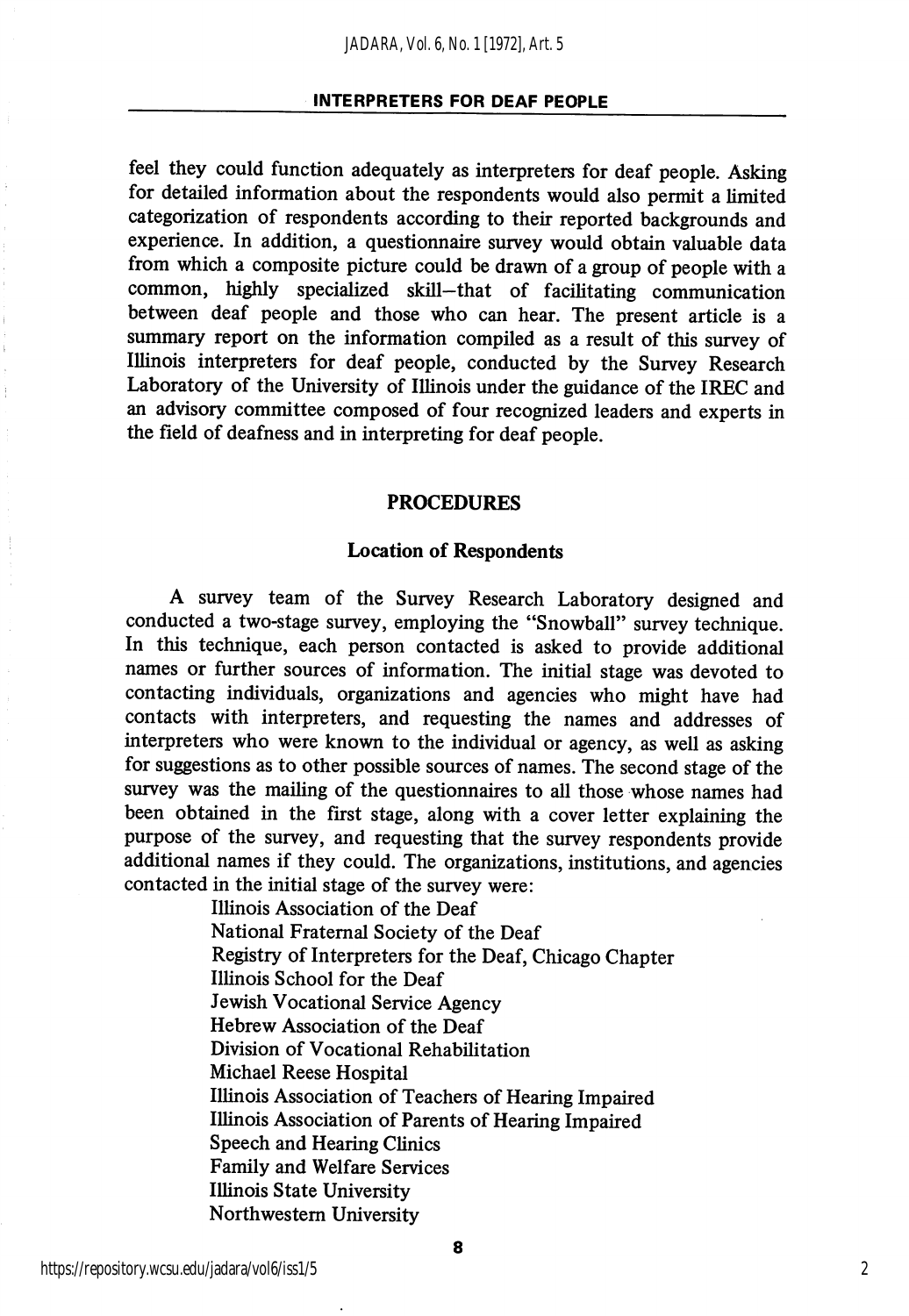## INTERPRETERS FOR DEAF PEOPLE

Northern Illinois University University of Illinois Churches having deaf congregations Local clubs for deaf people

By means of the procedures described, a total of 342 names and addresses were obtained and questionnaires were mailed to them. Follow-up letters were mailed to those who did not respond within four weeks of the first mailing, with a second follow-up letter mailed, if necessary, another four weeks later.

When the questionnaires were returned, it was found that six of the names on the list were duplicates of other names already on the list, and an additional nine could not be contacted, their questionnaires having been returned by the post office as undeliverable, and no forwarding address being obtainable. Deleting the duplicates and undeliverables left a corrected total of 327 names of prospective respondents, 286 (85.6 per cent) of whom either returned a completed questionnaire, or a blank questionnaire accompanied by an explanation — usually one to the effect that the respondent did not consider himself an interpreter for deaf people (11.2 per cent of the respondents), or no longer lived or interpreted in Illinois (4.1 per cent). However, the corrected response rate, 85.6 per cent, was high for surveys of this type, which may reflect the interest and concern of those individuals within the state who have had sufficient contacts with deaf people to appreciate the magnitude of the communication problem—and the need for the services of interpreters for deaf people.

Of the total questionnaires received, 52 were excluded mostly for the reasons mentioned earlier (not an interpreter, or no longer in Illinois), leaving a total sample of 234 respondents from whom usable questionnaires were received, all of whom reported having had at least some experience in interpreting for deaf people.

The responses to each item on the questionnaire were coded, punched on IBM cards, and analyzed on the IBM/360 computer in the Digital Computer Laboratory at the University of Illinois

# SUMMARY OF RESULTS

The 234 respondents in the survey were a group of people who were better-educated than the average, with most of them reporting at least some college education, and nearly half of them being college graduates. Two-thirds of the group were women, of an average age of 35.1 years, and one-third were men of an average age of 40.5 years. Most of the respondents reported residing in the Chicago area, although there were smaller clusters reporting from other areas in the state. About one-third of the respondents came from families with deaf members, either parents or siblings or both, but the majority came from families with no deaf members.

Most of the respondents reported having occupations in the higher

9